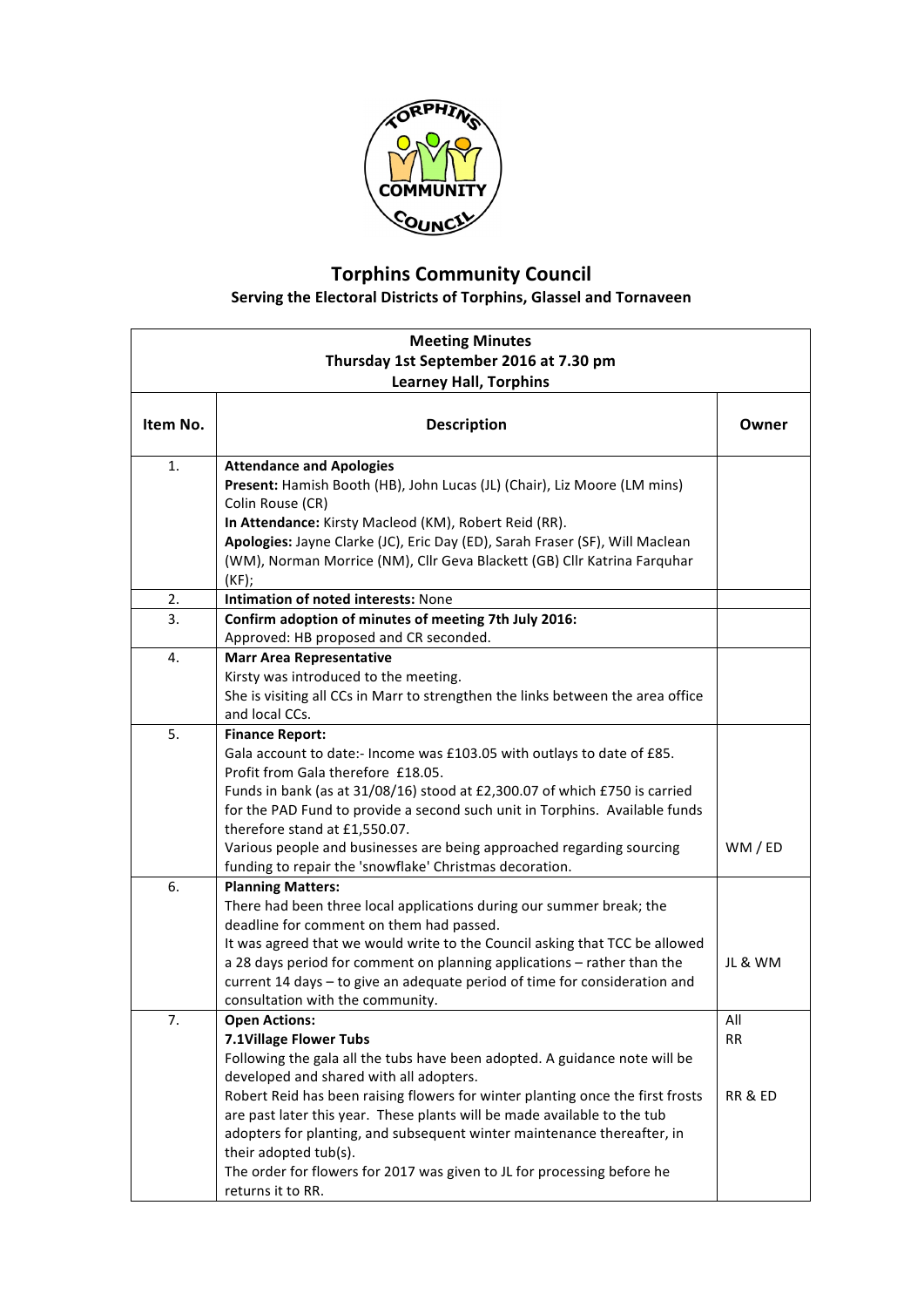| A 'posse' of trailer owning Community Councilors will be organised in the<br>spring to go and collect the flowers for next year's tub planting.<br>RR will plant the tubs in the Autumn, following the first frost, with crocus,<br>Irises, tete a tete, pansies along with foliage plants. Adopters will assume<br>responsibility for their tubs after that.<br>An account for expenses will be passes to the treasurer.<br>RR will attend the October TCC meeting to finalise the arrangements for the | <b>WM</b>   |
|----------------------------------------------------------------------------------------------------------------------------------------------------------------------------------------------------------------------------------------------------------------------------------------------------------------------------------------------------------------------------------------------------------------------------------------------------------------------------------------------------------|-------------|
| tubs.<br>7.2Gala Stall follow up                                                                                                                                                                                                                                                                                                                                                                                                                                                                         | JL, GB, PA, |
| Grass cutting.                                                                                                                                                                                                                                                                                                                                                                                                                                                                                           | <b>KF</b>   |
| The park grass is generally allowed to get very long which impedes the                                                                                                                                                                                                                                                                                                                                                                                                                                   |             |
| regular junior football training sessions.<br>It would be appreciated if the grass could be cut more frequently (and<br>shorter). It was also noted that the grass cutting are not collected which is<br>both inconvenient and can be unsafe for those training on the field.                                                                                                                                                                                                                            |             |
| Speak to Landscape services re resolution of issues                                                                                                                                                                                                                                                                                                                                                                                                                                                      |             |
| <b>Graveyard Maintenance</b>                                                                                                                                                                                                                                                                                                                                                                                                                                                                             |             |
| The grass and general ground maintenance of the graveyard is causing<br>concern with the cemetery beginning to look unkempt and 'sad'.<br>Approach the landscaping services via our local councilors to see what could<br>be done to address these concerns.                                                                                                                                                                                                                                             |             |
| The woods to the north of Monboddo Road.                                                                                                                                                                                                                                                                                                                                                                                                                                                                 |             |
| and opposite the Church.                                                                                                                                                                                                                                                                                                                                                                                                                                                                                 |             |
| Contractors have been seen dumping rubble and waste into these woods.<br>The contractors have been approached and the problem should cease.                                                                                                                                                                                                                                                                                                                                                              |             |
| There have been suggestions that these woods are to be subject to serious                                                                                                                                                                                                                                                                                                                                                                                                                                |             |
| thinning and management. These woods are part of the Learney Estate and                                                                                                                                                                                                                                                                                                                                                                                                                                  |             |
| their management is an estate affair, not an issue that can be addressed by                                                                                                                                                                                                                                                                                                                                                                                                                              |             |
| the council.<br>7.3 Torphins Park                                                                                                                                                                                                                                                                                                                                                                                                                                                                        |             |
| 7.3. iPotential Orchard:                                                                                                                                                                                                                                                                                                                                                                                                                                                                                 |             |
| We have now received details regarding the possibility of planting an                                                                                                                                                                                                                                                                                                                                                                                                                                    | JL          |
| orchard. There is already a good variety of trees already established in the                                                                                                                                                                                                                                                                                                                                                                                                                             |             |
| identified area.                                                                                                                                                                                                                                                                                                                                                                                                                                                                                         |             |
| It was agreed that any monies available to improve the park would be better<br>allocated towards financing improved drainage.<br>Approach the school to see if they would be interested in championing and                                                                                                                                                                                                                                                                                               | JL / SF     |
| the subsequent ongoing maintenance of an orchard.                                                                                                                                                                                                                                                                                                                                                                                                                                                        |             |
| 7.3.iiPark Drainage                                                                                                                                                                                                                                                                                                                                                                                                                                                                                      |             |
| No update<br>7.3.iiiPlay Equipment                                                                                                                                                                                                                                                                                                                                                                                                                                                                       | ED / JL     |
| We have not received any feedback from the Youth Group.                                                                                                                                                                                                                                                                                                                                                                                                                                                  |             |
| Discuss with local councillors.                                                                                                                                                                                                                                                                                                                                                                                                                                                                          |             |
|                                                                                                                                                                                                                                                                                                                                                                                                                                                                                                          | JL/CR       |
| 7.3. iv Toilets in the Park                                                                                                                                                                                                                                                                                                                                                                                                                                                                              |             |
| Discuss with local Councillors the improvement of signage from the park to                                                                                                                                                                                                                                                                                                                                                                                                                               |             |
| the existing local public toilets.                                                                                                                                                                                                                                                                                                                                                                                                                                                                       | CR.         |
| 7.3. vNotice Board Map of Torphins progress report                                                                                                                                                                                                                                                                                                                                                                                                                                                       |             |
| Progress being made.                                                                                                                                                                                                                                                                                                                                                                                                                                                                                     |             |
| 7.3. vi Pathway between Monboddo Road and Craigmyle West Lodge.                                                                                                                                                                                                                                                                                                                                                                                                                                          |             |
| Progress ongoing<br>7.3. viiProposed Meeting with the NHS Public Health coordinator                                                                                                                                                                                                                                                                                                                                                                                                                      |             |
| Meeting arranged.                                                                                                                                                                                                                                                                                                                                                                                                                                                                                        |             |
| Feedback at next TCC meeting                                                                                                                                                                                                                                                                                                                                                                                                                                                                             | WM / CR     |
| 7.3. viiiSundayswells Telephone Box                                                                                                                                                                                                                                                                                                                                                                                                                                                                      |             |
| Renovation almost complete                                                                                                                                                                                                                                                                                                                                                                                                                                                                               | JL          |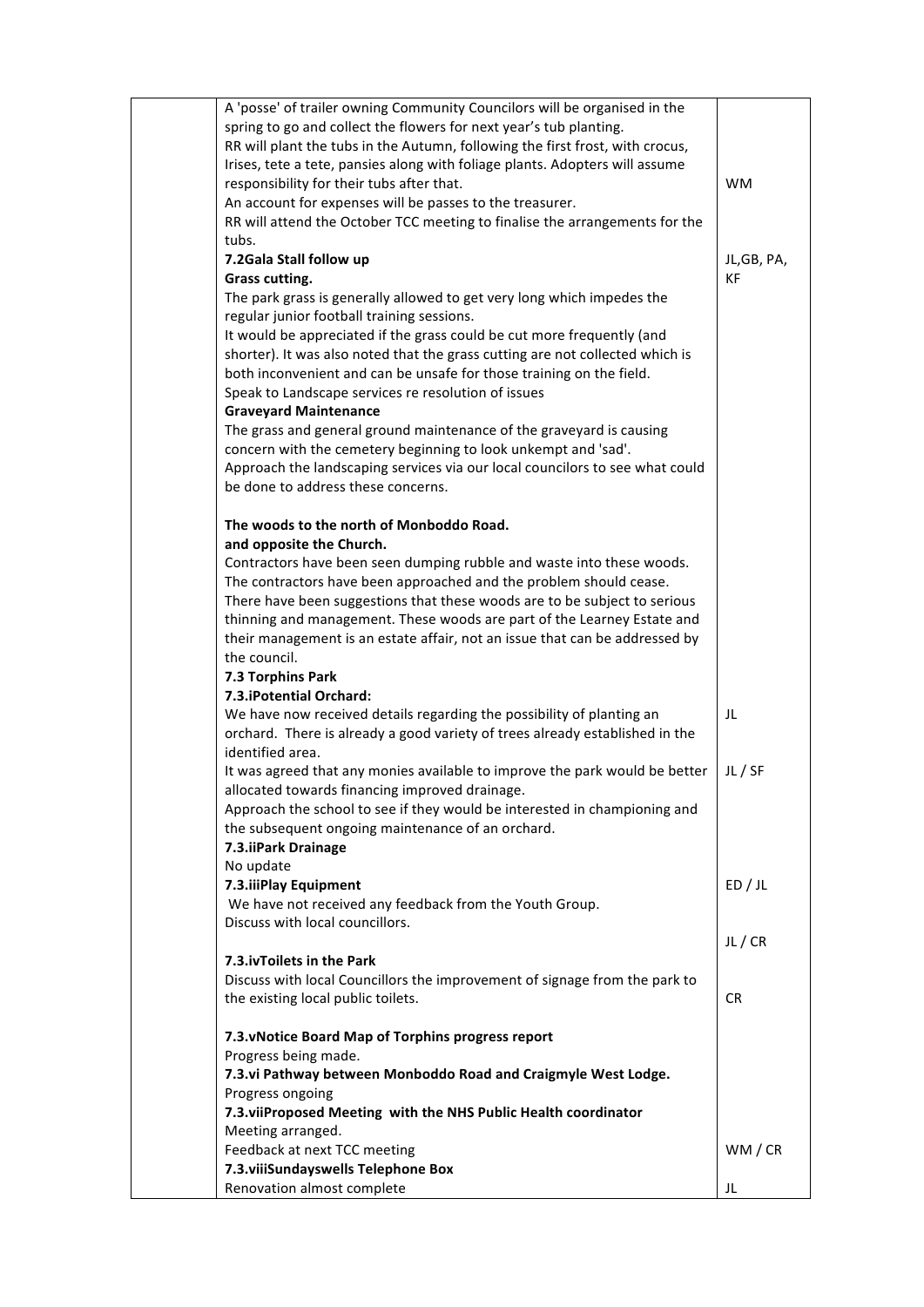|    | 7.3. ix Renovation of Beltie Burn bridge at Waulkmill<br>Ongoing<br>7.3. xWater logged water near Annesley House.<br>Privately owned land.<br>No further action.<br>7.3.xiTorphins Community Council Resilience Plan<br>A completed template is being circulated to TCC members.<br>Once everyone is familiar with what is required we will include it on our<br>agenda. | All        |
|----|--------------------------------------------------------------------------------------------------------------------------------------------------------------------------------------------------------------------------------------------------------------------------------------------------------------------------------------------------------------------------|------------|
|    | Resilience planning is an agenda item on the Supporting Communities Event<br>at Woodhill House 1st October 2016.<br>7.3.xiiPop up Shop<br>Premises have been identified outwith Torphins.<br>7.3.xiiiSecond PAD for the village                                                                                                                                          |            |
|    | In hand.<br>Consideration being given to locating it at the Church.<br>Both the local Torphins Patients Group and the South Marr Area Safety<br>Group is in favour of this development.<br>Follow up on finance                                                                                                                                                          |            |
| 8. | <b>Correspondence for Action and other updates</b><br>Invitation to the Supporting Communities Event 1st October 2016 at<br>Woodhill House.                                                                                                                                                                                                                              | All        |
|    | Ward Forum in Finzean on 8th September 2016 HB and LM to attend                                                                                                                                                                                                                                                                                                          | All        |
|    | BT Consultation regarding the removal of telephone box from centre of the<br>village.                                                                                                                                                                                                                                                                                    |            |
|    | Noted. we are awaiting a date.                                                                                                                                                                                                                                                                                                                                           | JL         |
|    | Correspondence<br>Letters and comments regarding Speeding cars through the village.<br>Contact GB and support her moves to have the speed monitoring equipment<br>installed in the village to identify and quantify the problem.<br>Once we have that information we will be better able to form an<br>appropriate response.<br><b>Bridge Crescent</b><br>Comments noted | JL         |
| 9. | A.O.C.B.<br><b>TCC information sheet.</b><br>Discussion regarding wider distribution was inconclusive, to be brought back<br>to future meeting.<br><b>Citizens Advice Bureau AGM on the</b>                                                                                                                                                                              |            |
|    | <b>Torphins School PTA AGM minutes</b><br>Noted                                                                                                                                                                                                                                                                                                                          |            |
|    | Snow wardens and reduction in gritting<br>There was some debate regarding the decision to stop the gritting of<br>pavements in selected areas of Marr unless frost is forecast to last for 48<br>hours or longer.<br>The rationale behind this decision was questioned as there are concerns                                                                             | <b>ALL</b> |
|    | regarding public safety.<br>KM agreed to forward the Committee report which had informed the<br>decision.<br>Read the report to inform discussion at next meeting                                                                                                                                                                                                        | KM         |
|    | Booking of the Learney Hall.                                                                                                                                                                                                                                                                                                                                             |            |